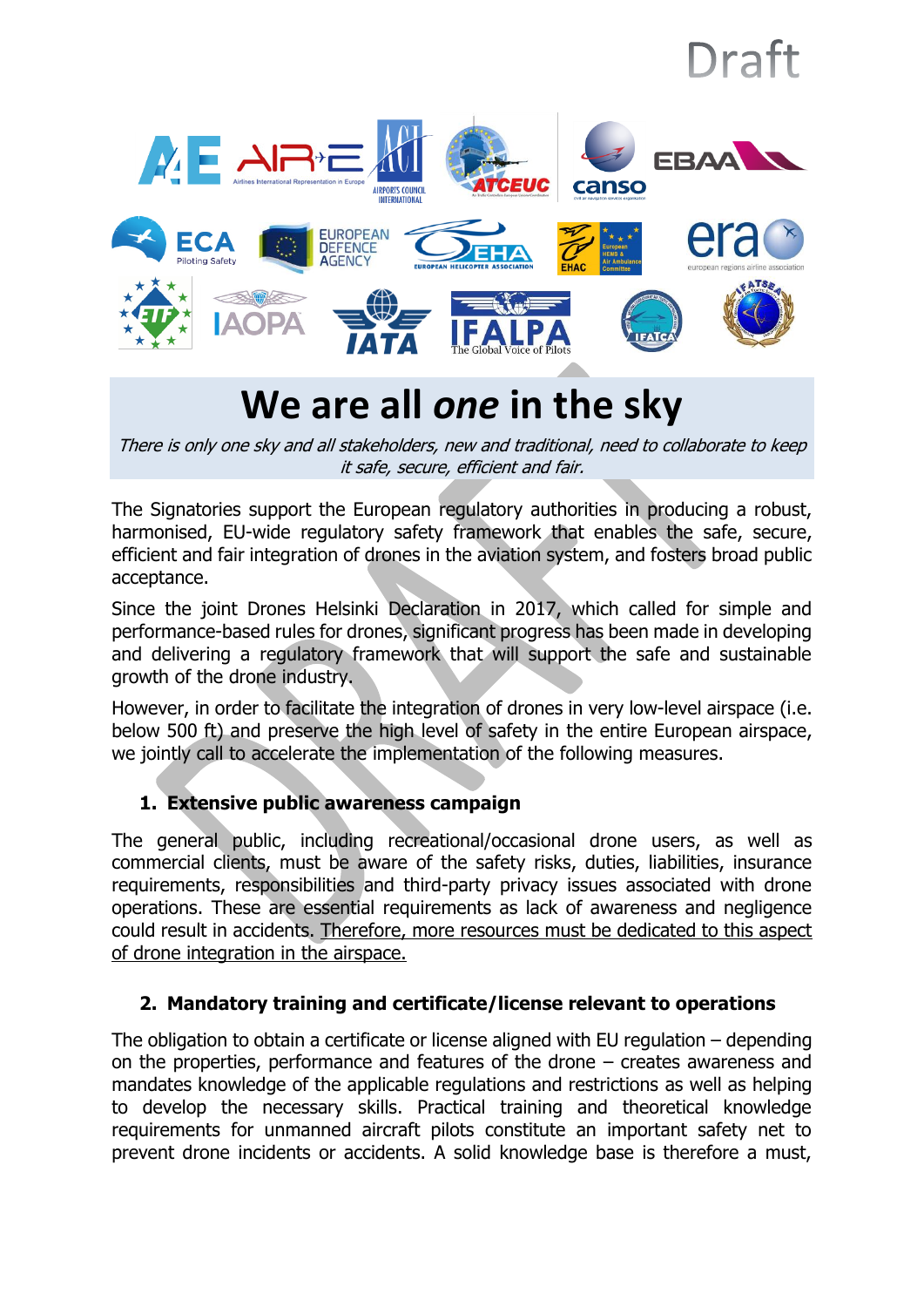considering the complexity of the national and European airspaces and related aviation regulations.

#### **3. Airport protection from Drone intrusions**

Drone related disruptions<sup>1</sup> (e.g. at Gatwick/LGW, Heathrow/LHR, Dublin/DUB) to traditional aircraft operations and their impact on airport operations and aviation safety have raised significant questions about how to handle such situations. It is incumbent on all industry stakeholders – from both manned and unmanned aviation – to be prepared to protect the security of aircraft operations in coordination with their competent authorities and law enforcement agencies. All these parties, including recreational drone operators, should be aware of operational requirements and national laws and regulations pertaining to manned and unmanned aviation.

Our common and primary concern are drones flying at low altitudes near airports and helicopter landing sites that could threaten aircraft taking off or landing. Regulation must be in place for countermeasures and a safety case must be produced to determine the level of 'power' given to the security forces.

It is essential to clearly define the roles and responsibilities of each stakeholder (e.g. airports, air navigation service providers and authorities) with regards to the detection, identification and neutralisation of drones.

Members States must ensure that all drones operate within clearly defined and known limitations taking into account existing/traditional aviation procedures. Enforceable and strict legal and/or administrative sanctions must be ensured in each State when users of drones endanger aviation by violating the existing rules.

#### **4. Incident reporting**

 $\overline{\phantom{a}}$ 

To ensure the utmost in safety and security, it is vital to capture as much safety/security related information as possible. Reporting any incidents/accidents surrounding drone-operations is an invaluable tool in this context. Everyone, including non-involved persons, should be able to report such occurrences based on a nonpunitive system, similar to the philosophy of Just Culture<sup>2</sup>. It is paramount to convey to operators, legislators and general public that the focus is improvement in safety levels through safety investigation and learning from these occurrences, and not to pass blame. An easy-to-use reporting system should be available for this purpose. For maximum safety it should facilitate the use of existing reporting lines/databases and be harmonised across Europe.

#### **5. Increase in the effectiveness of enforcement**

It is essential that States have the appropriate resources, power and means to enforce regulation. To guarantee the safety of manned aviation and third parties on the ground, enforcerment bodies must receive training and technical equipment to monitor regulatory compliance.

<sup>1</sup> [https://www.womenwhodrone.co/single-post/2019/02/05/Drones-are-the-New-UFOs---the-lasting-impact-of-Gatwick](https://www.womenwhodrone.co/single-post/2019/02/05/Drones-are-the-New-UFOs---the-lasting-impact-of-Gatwick-and-Newark?fbclid=IwAR3MVO_Sna5hsVijn-T6adVQi2yXIwnqIUp1r110imH6mBYcc7VxmfDIZaU)[and-Newark?fbclid=IwAR3MVO\\_Sna5hsVijn-T6adVQi2yXIwnqIUp1r110imH6mBYcc7VxmfDIZaU](https://www.womenwhodrone.co/single-post/2019/02/05/Drones-are-the-New-UFOs---the-lasting-impact-of-Gatwick-and-Newark?fbclid=IwAR3MVO_Sna5hsVijn-T6adVQi2yXIwnqIUp1r110imH6mBYcc7VxmfDIZaU)

<sup>2</sup> [https://www.canso.org/system/files/Regions\\_and\\_Programmes/Just%20Culture%20Toolbox%202018.pdf](https://www.canso.org/system/files/Regions_and_Programmes/Just%20Culture%20Toolbox%202018.pdf)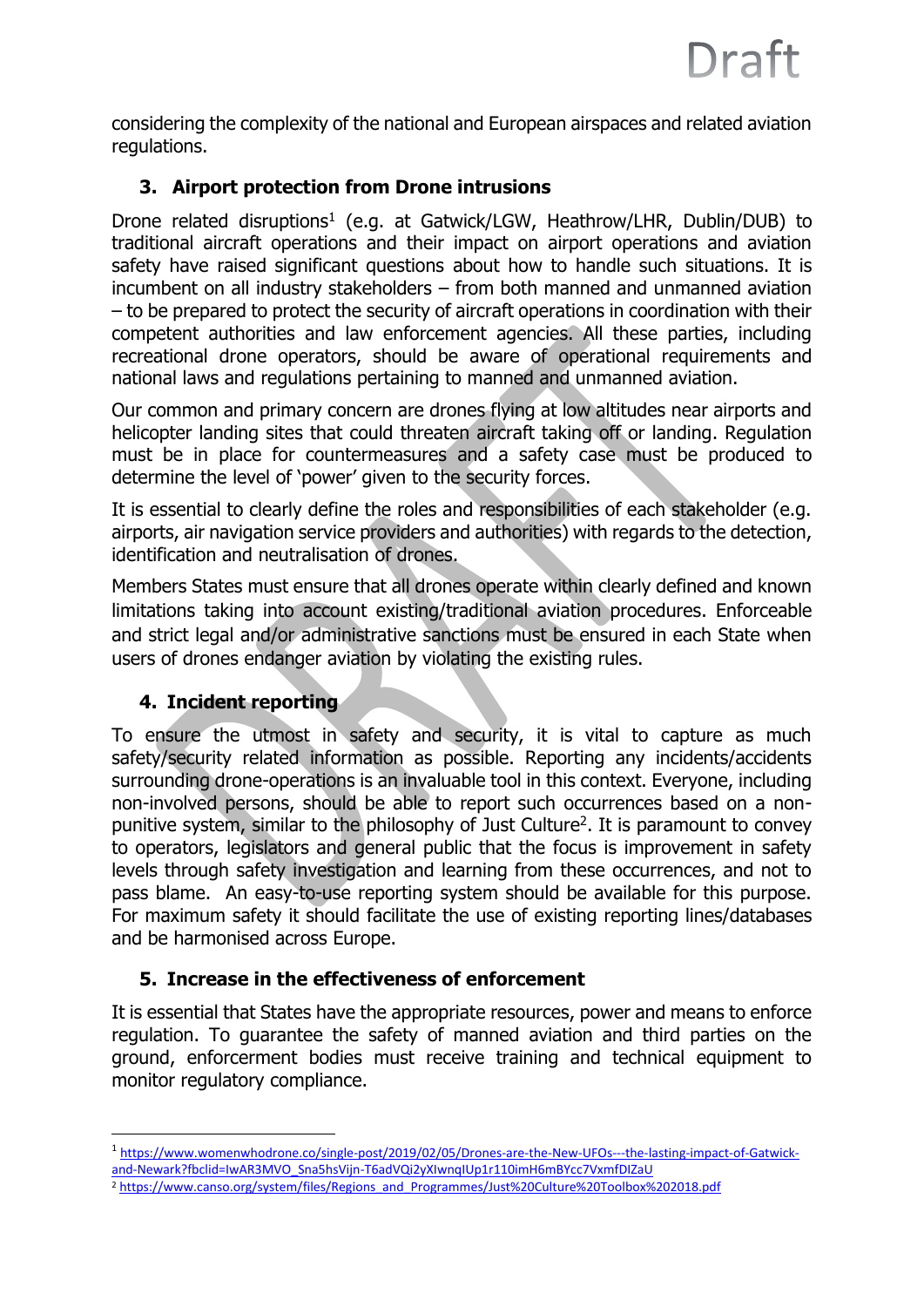Also, the registration of drones/drone operators as well as the requirement for a drone pilot certificate/license will facilitate such enforcement. If the operators/pilots can be traced, they will comply with rules and regulations.

#### **6. Situational awareness of all manned aircraft**

There is currently no defined path for the integration of manned and unmanned aircraft in uncontrolled airspace, i.e. the airspace in which users are not mandated to use air traffic control services. One of the greatest challenges is that there are presently no adequate technologies (or spectrum) for users to make themselves visible (i.e. transmit electronically their identity or location).

As such, at the moment there are no international technical standards on how to properly detect and avoid manned aviation. And as long as there is no international consensus on how this should be addressed, situational awareness of all drones and manned aircraft will not accommodate complex drone operations such as BVLOS and autonomous flights.

We support the ongoing efforts by the European Aviation Safety Agency (EASA) and EUROCAE and offer our support in addressing this issue.

### **7. Traffic management for drones - UTM/U-Space**

The European Commission's 'U-space' initiative provides a policy framework for the safe integration of drones. U-Space systems are being designed to support safe, efficient and secure access to airspace for large numbers of drones and ensure a proper interface between the drone world and manned aviation, ANSPs and other relevant authorities.

The evolution of U-Space systems relies on greater digitalisation, automation and higher pace compared to conventional air traffic management evolution. U-Space systems must be interoperable with existing air traffic management (ATM) systems and must demonstrate that they provide an equivalent level of safety and compliance with the applicable and forthcoming rules. As in ATM, a collaborative approach between stakeholders is essential in ensuring efficient and effective services.

ANSPs are best placed to provide a number of essential U-space services critical to its success, while ensuring safe integration with ATM. ANSPs have the appropriate safety, airspace and traffic management culture, expertise and skills as well as the means to implement key U-space services. Many ANSPs are proving this already through the delivery of UTM-related projects, often in partnership with new drone technology companies.

#### **8. Further research into essential areas**

We welcome and actively support the European Commission's initiative to create the U-Space Demonstrator Network, a forum dedicated to sharing knowledge and accelerating the safe and fair integration of drones. Concerted research action is needed to allow all stakeholders to maximise and best exploit their research efforts.